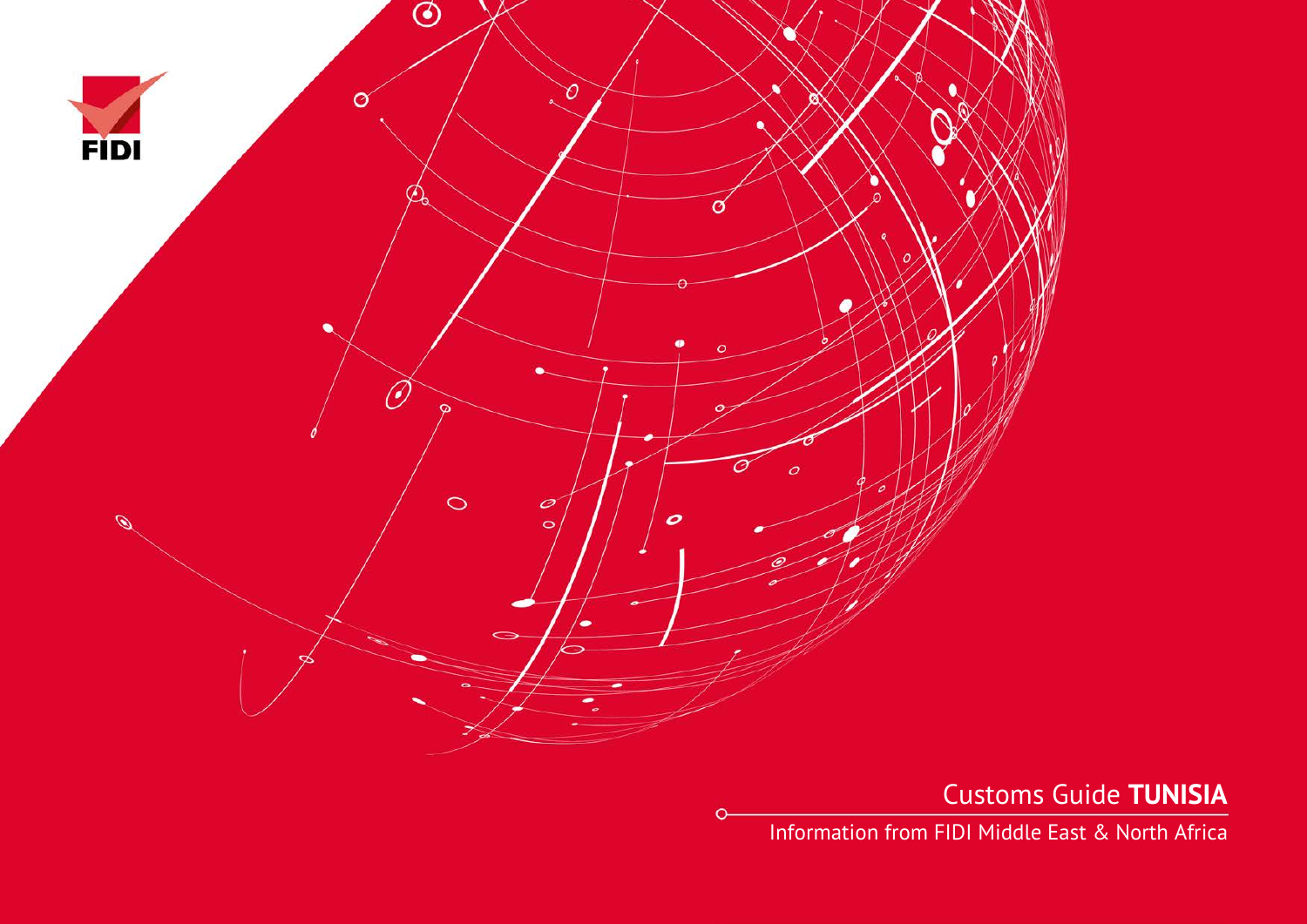## **Customs guide** TUNISIA

## **The global quality standard for international moving.**

The FAIM label is your global assurance for a smooth, safe and comprehensive relocation process.





| <b>GOODS</b>         | <b>DOCUMENTS REQUIRED</b>                                                                                                                                                                                                                                                                                                                                                                                                                                                                                                                                                                                                                                                                                                                                                                                          | <b>CUSTOMS PRESCRIPTIONS</b>                                                                                                                                                                                                                                                                                                                                                                                                                                                                                                                                                                                                                                                                                                                                                                                                                                                                                                                                                                                  | <b>REMARKS</b>                                                                                                                                                                                                                                                         |
|----------------------|--------------------------------------------------------------------------------------------------------------------------------------------------------------------------------------------------------------------------------------------------------------------------------------------------------------------------------------------------------------------------------------------------------------------------------------------------------------------------------------------------------------------------------------------------------------------------------------------------------------------------------------------------------------------------------------------------------------------------------------------------------------------------------------------------------------------|---------------------------------------------------------------------------------------------------------------------------------------------------------------------------------------------------------------------------------------------------------------------------------------------------------------------------------------------------------------------------------------------------------------------------------------------------------------------------------------------------------------------------------------------------------------------------------------------------------------------------------------------------------------------------------------------------------------------------------------------------------------------------------------------------------------------------------------------------------------------------------------------------------------------------------------------------------------------------------------------------------------|------------------------------------------------------------------------------------------------------------------------------------------------------------------------------------------------------------------------------------------------------------------------|
| <b>Removal goods</b> | Original Passport.<br>Original Bill of Lading (OBL) / Express<br>Release / Air Waybill (AWB).<br>Detailed inventory of all appliances (not<br>valued).<br>Original Residence Permit (duly approved by<br>the Ministry of Interior).<br>Original Work Permit (duly approved by the<br>Ministry of Employment).<br>Original ID card, if applicable (for returning<br>Tunisian citizens, both spouses for married<br>status).<br>Packing list in French (Diplomats).<br>Diplomatic Franchise / Exemption<br>(Diplomats).<br>Authorizations issued by the Ministry of<br>Tourism, allowing the customer to have a<br>secondary residence (secondary residences).<br>Proof of purchase by the appropriate<br>government office (secondary residences).<br>Sales Contract of secondary residence<br>(second residences). | An advance copy of the OBL must be sent to<br>the destination agent with name matching<br>the passport exactly.<br>For foreign expatriates employed in Tunisia,<br>Tunisian Customs is differentiating those<br>working for the Export/Offshore market and<br>those working for the local market.<br>• For the Expats working for the<br>Export/Offshore market goods will be<br>cleared Duty Free on the temporary<br>franchise basis. All items previously<br>imported must be exported upon departure.<br>• For the Expats working for the local market<br>Taxes & Duties will apply.<br>• All shipments are subject to an inspection at<br>the point of entry (POE), except diplomatic<br>shipments.<br>The shipper must be present for Customs<br>clearance, except Diplomats.<br>For foreign Expats entering Tunisia via<br>employment contract, the original Work<br>Permit is required for Customs clearance. If<br>not available, additional port storage and<br>container demurrage charges will be | Valuable articles should be declared upon<br>arrival to ensure re-export.<br>Baggage is cleared at the first airport of<br>entry in Tunisia.<br><b>Exempt:</b> passengers in transit at Tunis (TUN)<br>to a destination outside of Tunisia, holding<br>onward tickets. |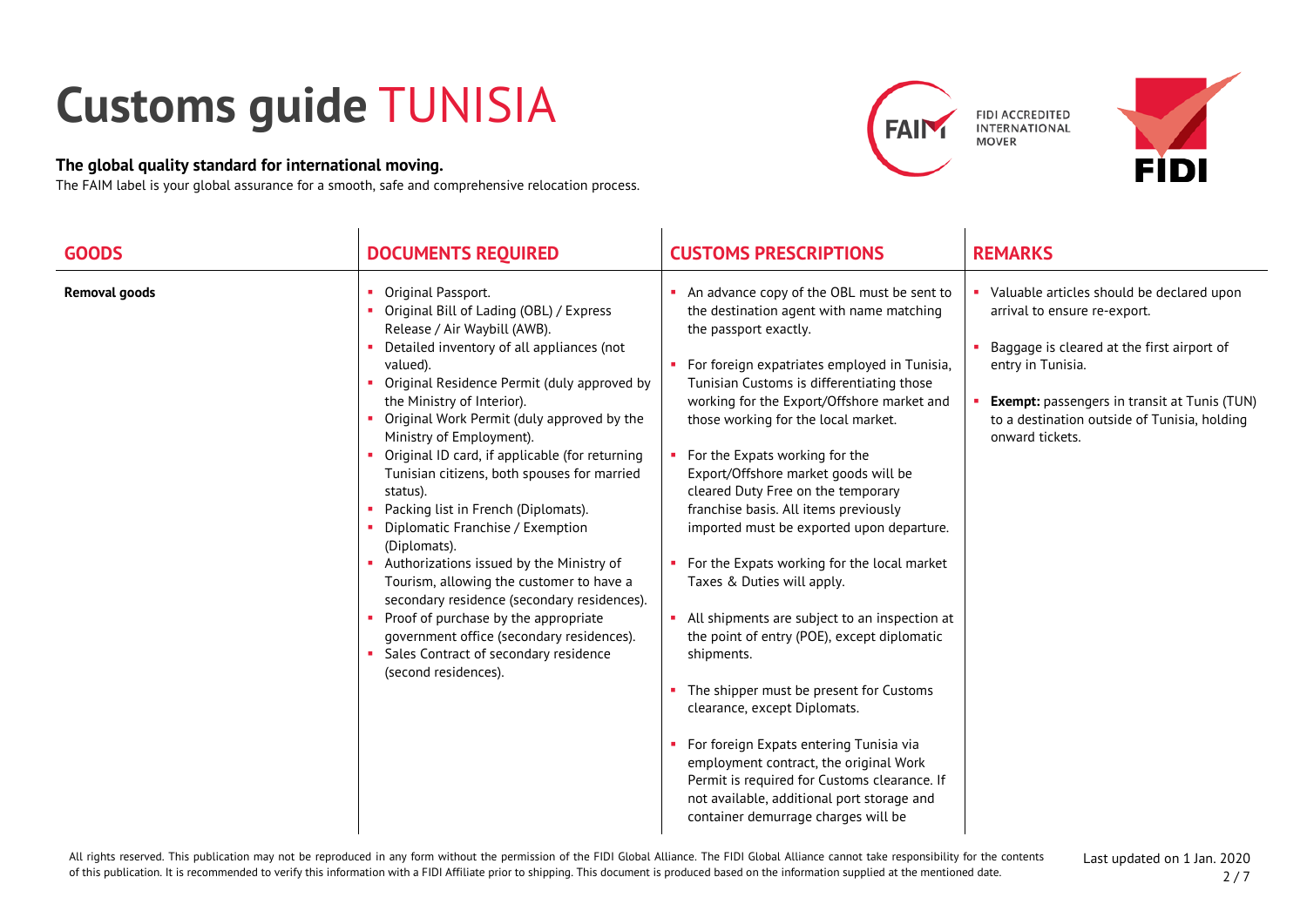| <b>GOODS</b> | <b>DOCUMENTS REQUIRED</b> | <b>CUSTOMS PRESCRIPTIONS</b>                                                                                                                                                                                                                                                                                                                                                                                                                                                                                                                                                                                                                                                                                       | <b>REMARKS</b> |
|--------------|---------------------------|--------------------------------------------------------------------------------------------------------------------------------------------------------------------------------------------------------------------------------------------------------------------------------------------------------------------------------------------------------------------------------------------------------------------------------------------------------------------------------------------------------------------------------------------------------------------------------------------------------------------------------------------------------------------------------------------------------------------|----------------|
|              |                           | charged.<br>• If the property owner is unable to provide<br>the final Residence Permit at clearance time<br>then Customs will ask for a deposit<br>reimbursed after production of the final<br>document, Residence Permit / Work Permit<br>(foreigners on employment contracts with<br>duty-free entry).<br>The shipper (Diplomat) should be present in<br>Tunisia at least 2-3 weeks prior to the<br>shipment's arrival to be accredited by the<br>Tunisian Government and present<br>the Diplomatic Franchise / Exemption, which<br>must be approved by both the Ministry of<br>Foreign Affairs and Customs<br>Administration. It takes approximately 1<br>month to be duly approved by both<br>administrations. |                |
|              |                           | • For Retired People:<br>If shipper is the owner of his residence<br>then Customs will ask for the Title<br>Ownership, the residence permit and<br>clear goods on a duty free temporary<br>basis<br>• If shipper is renting the place then<br>Customs will ask for the residence permit,<br>proof of financial resources through the<br>local Tunisian Bank. Shipment will be<br>subject to Taxes & Duties. It is advisable<br>to avoid exceeding the 1x20' Container<br>volume.<br>The Packing List should be forwarded to the<br>destination agent in advance with a copy of<br>the OBL in order to avoid delays.                                                                                                |                |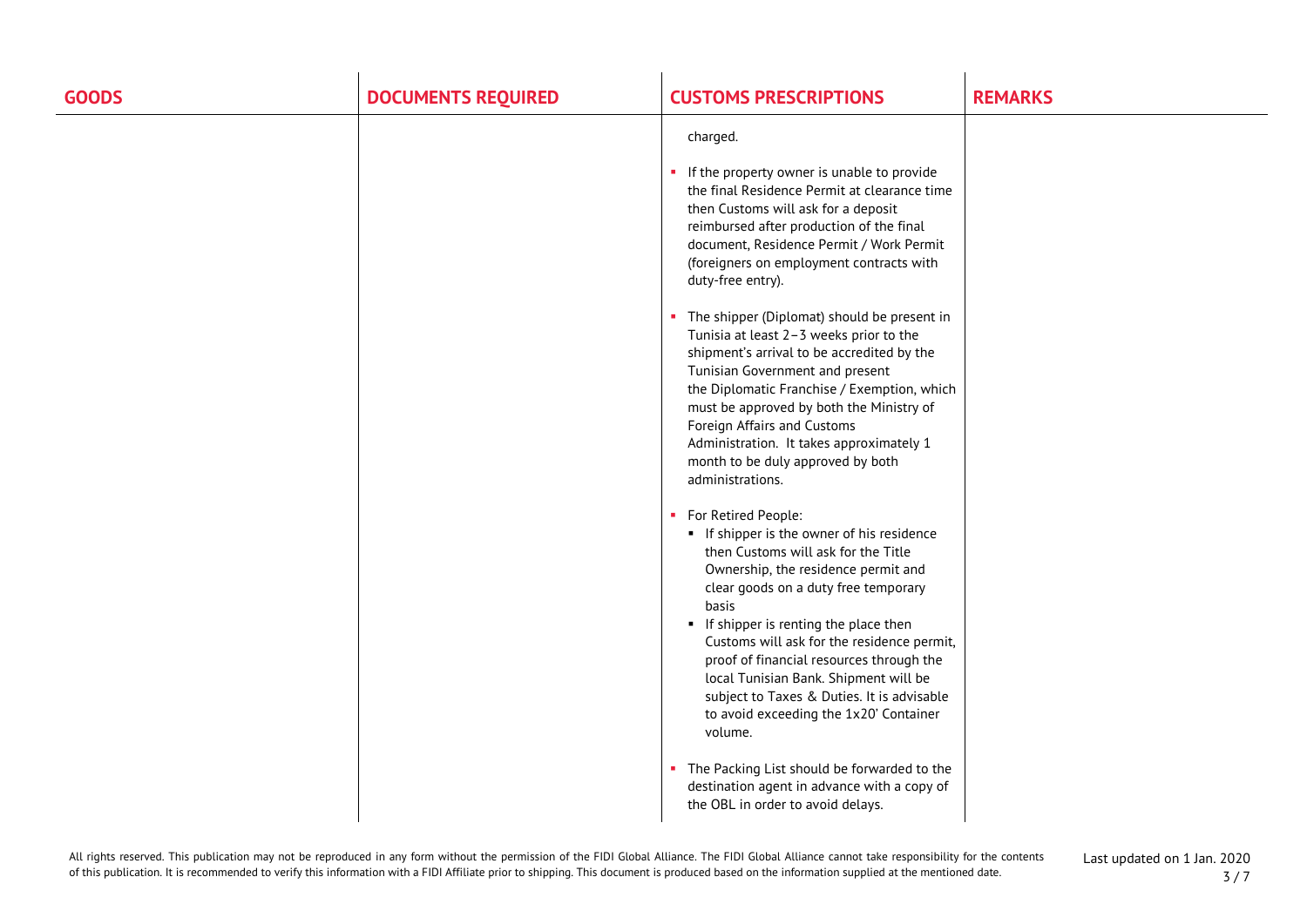| <b>GOODS</b>            | <b>DOCUMENTS REQUIRED</b> | <b>CUSTOMS PRESCRIPTIONS</b>                                                                                                                                                                                                                                                                                                                                                                                                                                                                                                                                                                                                                                                                                                                                                                                                                                                                                                                                                                                                                                                                                                                                                                                                                                                                                                                                                                                                                                                         | <b>REMARKS</b>                                                                                                                                       |
|-------------------------|---------------------------|--------------------------------------------------------------------------------------------------------------------------------------------------------------------------------------------------------------------------------------------------------------------------------------------------------------------------------------------------------------------------------------------------------------------------------------------------------------------------------------------------------------------------------------------------------------------------------------------------------------------------------------------------------------------------------------------------------------------------------------------------------------------------------------------------------------------------------------------------------------------------------------------------------------------------------------------------------------------------------------------------------------------------------------------------------------------------------------------------------------------------------------------------------------------------------------------------------------------------------------------------------------------------------------------------------------------------------------------------------------------------------------------------------------------------------------------------------------------------------------|------------------------------------------------------------------------------------------------------------------------------------------------------|
| <b>Restricted items</b> |                           | • Live animals - health certificate required<br>along with complete and valid inoculations.<br>Contact nearest embassy to obtain<br>permission.<br>Endangered species and any products or<br>parts thereof as outlined by CITES maybe be<br>brought in only with CITES permission.<br>• Medication.<br>Local currency - Tunisian Dinar (TND) - cash<br>import available only with permission.<br>Contact the nearest embassy.<br>Foreign Currency declarable when<br>exceeding the below amounts:<br>• Foreigners - the equivalent of TND 5,000.<br>Residents - the equivalent of TND 25,000.<br>Hunting weapons permissible only with<br>authorisation obtainable from Ministry of<br>Interior. Contact nearest embassy for more<br>information.<br>Plants (a Phytosanitary Certificate is<br>required).<br>Appliances, electronics and computers<br>■ 1 of each item is allowed;<br>make, model and serial number must be<br>included on the detailed inventory.<br>• New items (dutiable).<br>Perfumes (reasonable quantity).<br>Satellite receivers, faxes, walkie-talkies and<br>telephones.<br>• Subject to possible temporary hold by<br>Customs these items are allowed entry<br>only with authorization from the<br>appropriate authorities.<br>200 cigarettes or 50 cigars or 100 cigarillos<br>or 500g of tobacco.<br>• There are no information on age<br>restrictions.<br>• 1L of spirits (over 25% volume of alcohol) or<br>2L of lighter alcohol beverages (up to 25% | • The same restrictions on spirits and alcohol<br>apply for diplomats. They should check their<br>allowance with their Embassy prior to<br>shipping. |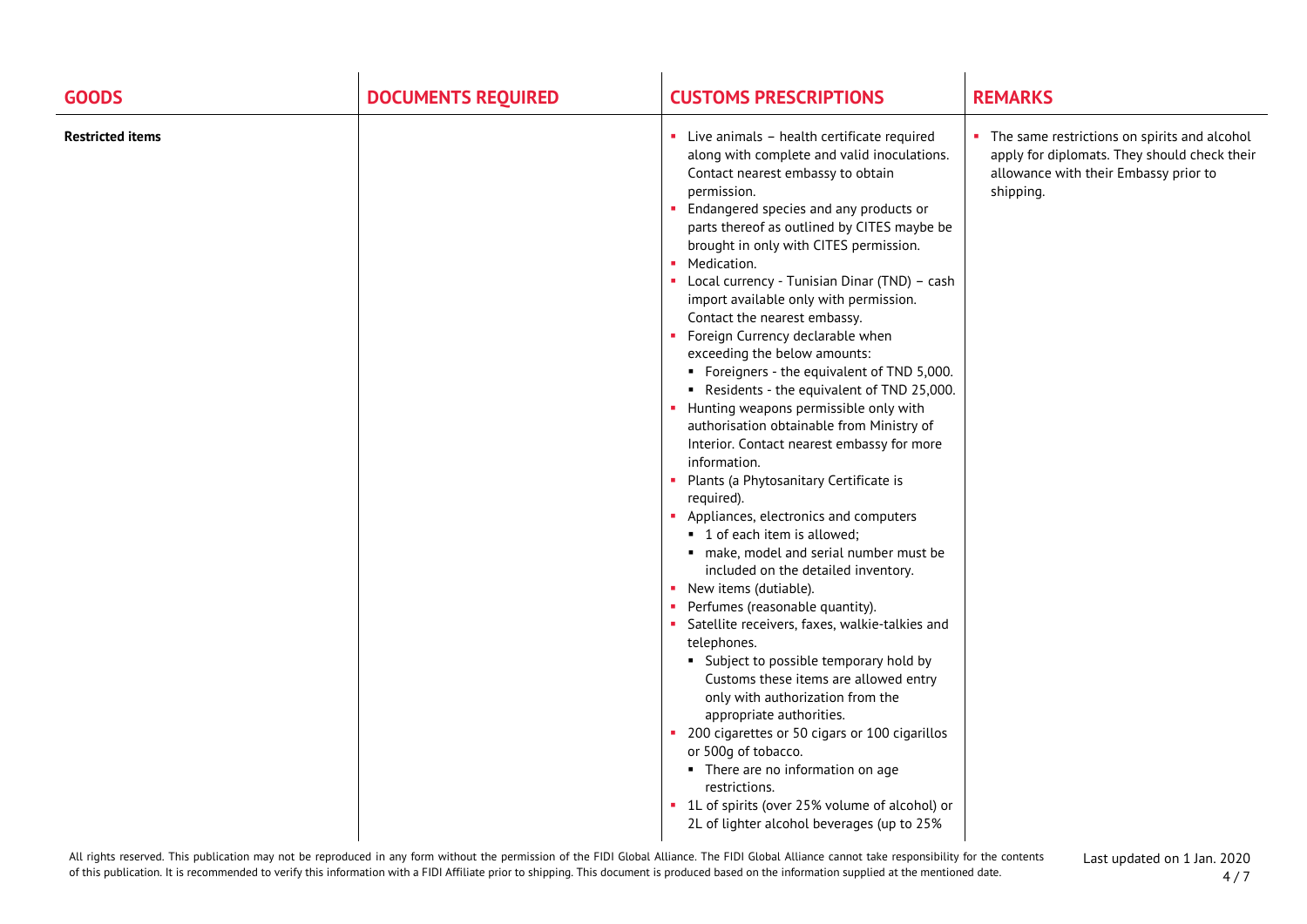| <b>GOODS</b>            | <b>DOCUMENTS REQUIRED</b>                                                                                                                                                                                                                                                                                                                                                      | <b>CUSTOMS PRESCRIPTIONS</b>                                                                                                                                                                                                                                                                                                       | <b>REMARKS</b> |
|-------------------------|--------------------------------------------------------------------------------------------------------------------------------------------------------------------------------------------------------------------------------------------------------------------------------------------------------------------------------------------------------------------------------|------------------------------------------------------------------------------------------------------------------------------------------------------------------------------------------------------------------------------------------------------------------------------------------------------------------------------------|----------------|
|                         |                                                                                                                                                                                                                                                                                                                                                                                | volume of alcohol).                                                                                                                                                                                                                                                                                                                |                |
| <b>Prohibited items</b> |                                                                                                                                                                                                                                                                                                                                                                                | • Narcotics.<br>• Pornographic documents.<br>• Counterfeit items.<br>• Cultural artefacts and other objects of<br>cultural importance.<br>$Henna$ .<br>• Palm tree and any products thereof.<br><b>Explosive material.</b><br>Illegal drugs.<br>• Weapons, ammunition and explosives.                                              |                |
| <b>Pets</b>             | • Certificate of health from veterinary<br>authorities in the country of departure<br>stating that no contagious diseases of<br>animals occurred at place of origin for 6<br>weeks before shipment.<br>• Cats and dogs:<br>• in addition to above, a rabies vaccination<br>certificate issued between 1 and 6<br>months prior to arrival is required.<br>• Vaccination record. | • Prohibited:<br>• the breeds boerboel, pitbull, rottweiler<br>and tosa; and falcons.<br>Animals subject to examination upon arrival.                                                                                                                                                                                              |                |
| <b>Motor vehicles</b>   | Owner's Passport.<br>m.<br>$-$ OBL.<br>• Original Registration / Insurance certificates<br>(in shipper's name).                                                                                                                                                                                                                                                                | • The shipper must be present for Customs<br>clearance.<br>Vehicles are subject to inspection; report<br>must show the engine number and type of<br>vehicle.<br>• The vehicle details must be stamped on the<br>importer's Passport.<br>• Customer may temporarily drive the vehicle<br>for a period of 3 months during clearance. |                |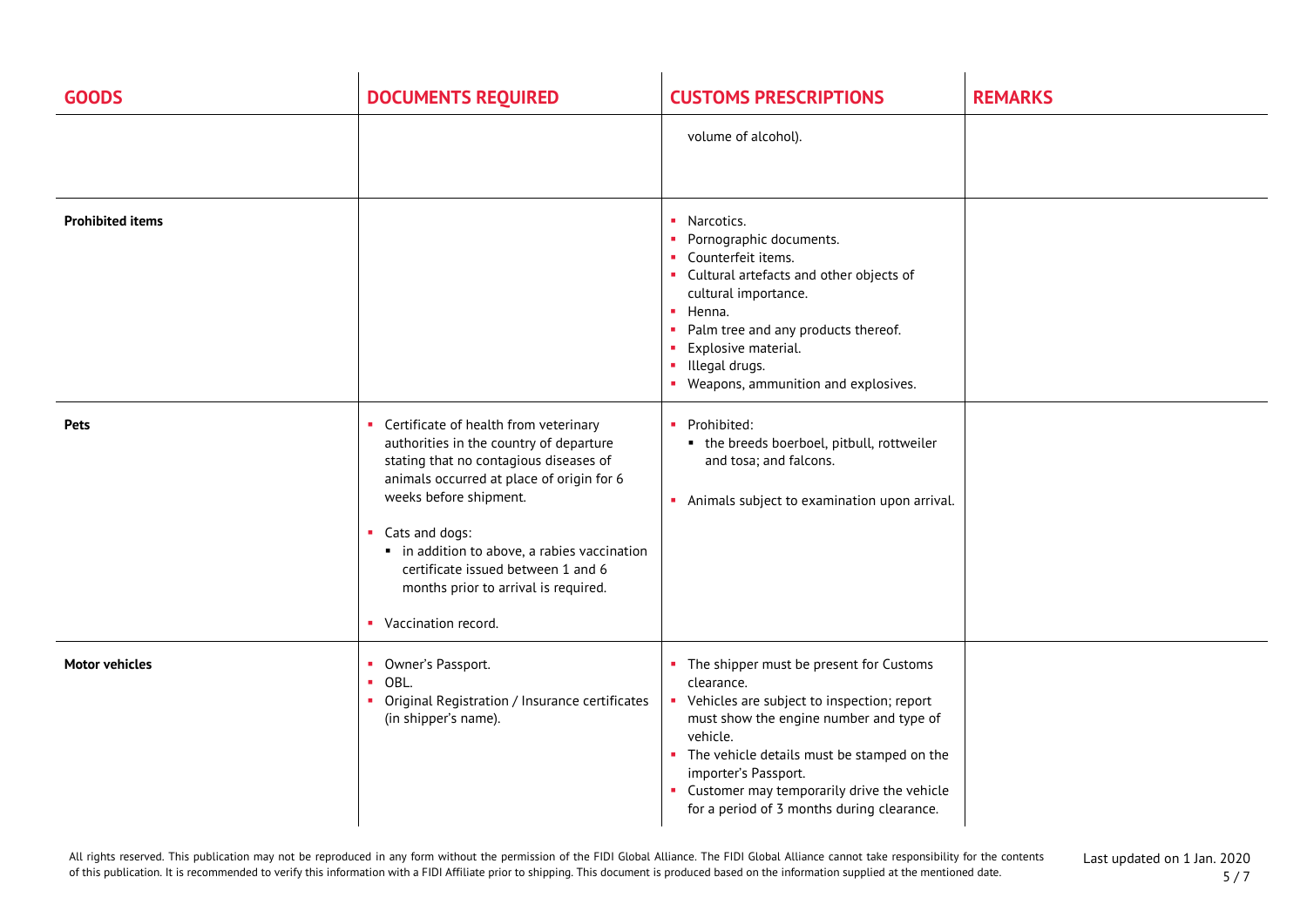All rights reserved. This publication may not be reproduced in any form without the permission of the FIDI Global Alliance. The FIDI Global Alliance cannot take responsibility for the contents of this publication. It is recommended to verify this information with a FIDI Affiliate prior to shipping. This document is produced based on the information supplied at the mentioned date.